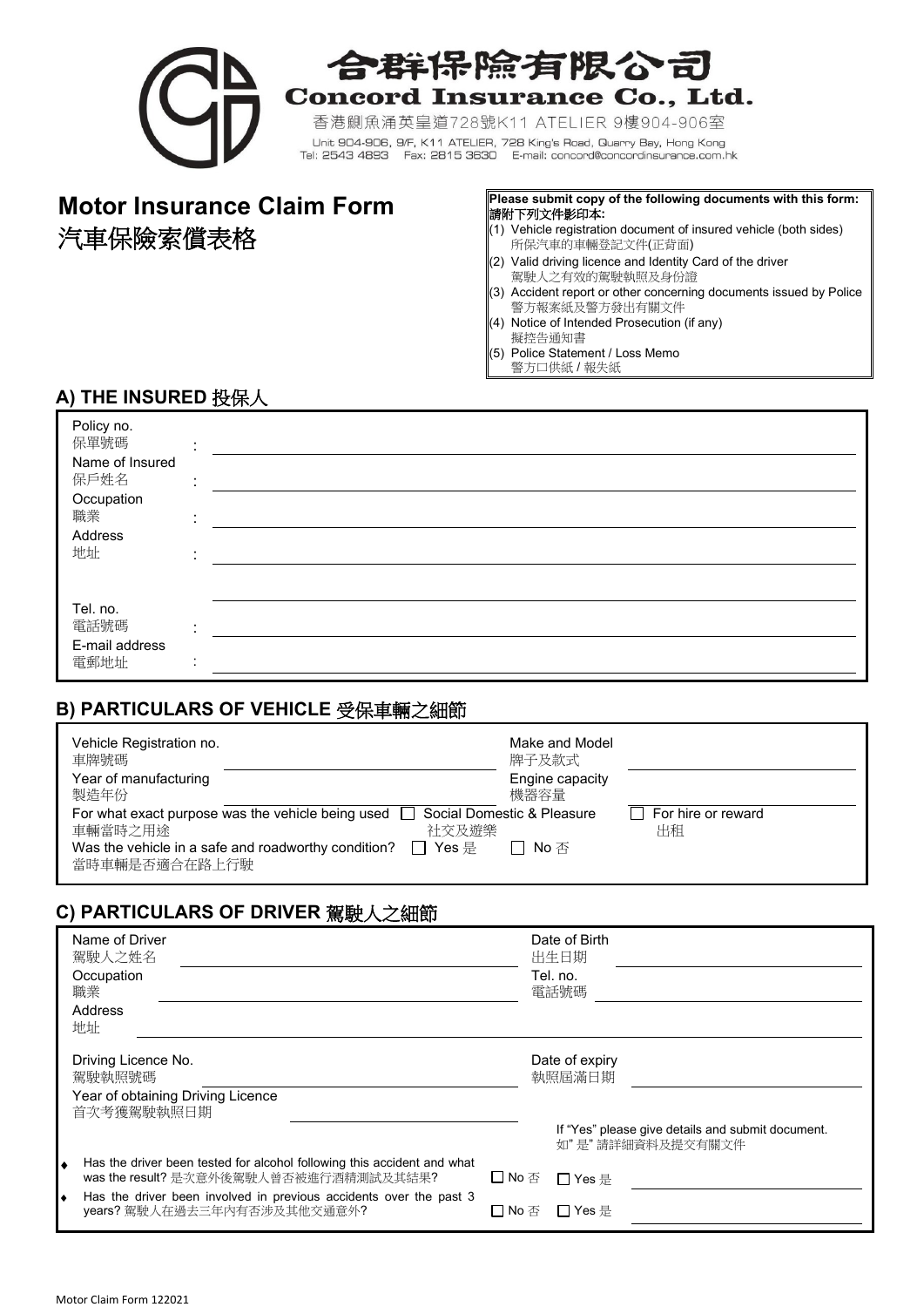| Had the driver's licence ever been endorsed or canceled because of<br>careless or reckless driving and have points ever been deducted due to<br>the so offence(s) in the past 3 years? |                                             |  |                |                                                                   |
|----------------------------------------------------------------------------------------------------------------------------------------------------------------------------------------|---------------------------------------------|--|----------------|-------------------------------------------------------------------|
| 駕駛人在過去三年內是否曾因不小心或魯莽駕駛被停牌或扣分?                                                                                                                                                           |                                             |  | □ No 否 □ Yes 是 |                                                                   |
| Was the Driver driving with the Insured's order or permission?<br>駕駛人是否得保戶同意或許可駕駛該車?                                                                                                   |                                             |  | □ No 否 □ Yes 是 |                                                                   |
| State whether the Driver is<br>駕駛人之身份為                                                                                                                                                 | $\Box$ Owner $\bar{\mathbb{E}} \ddot{\top}$ |  |                | □ Named Driver 受保之駕駛人 □ Paid Driver 受薪司機 □ Relative or Friends 親朋 |
| If the driver own a vehicle?<br>駕駛人是否自己擁有車輛?                                                                                                                                           |                                             |  | □ No 否 □ Yes 是 |                                                                   |
| With whom is it insured?<br>投保公司名稱?                                                                                                                                                    |                                             |  |                |                                                                   |

### **D) PARTICULARS OF ACCIDENT** 意外詳情

| Date of accident<br>意外發生日期                                         | Time<br>時間             | $\Box$ a.m. $\pm \mp$ | p.m. 下午<br>$\Box$ |
|--------------------------------------------------------------------|------------------------|-----------------------|-------------------|
| Location<br>地點                                                     |                        |                       |                   |
| Estimated speed of your vehicle<br>車速                              |                        |                       |                   |
| Weather<br>天氣情況                                                    | Road Condition<br>路面情況 |                       |                   |
| Give detailed description of how the Accident occurred:<br>請詳述遇事經過 |                        |                       |                   |
|                                                                    |                        |                       |                   |
|                                                                    |                        |                       |                   |
|                                                                    |                        |                       |                   |
|                                                                    |                        |                       |                   |
|                                                                    |                        |                       |                   |
|                                                                    |                        |                       |                   |
|                                                                    |                        |                       |                   |
|                                                                    |                        |                       |                   |
|                                                                    |                        |                       |                   |
|                                                                    |                        |                       |                   |
|                                                                    |                        |                       |                   |
| <b>Sketch</b><br>草圖                                                |                        |                       |                   |
|                                                                    |                        |                       |                   |
|                                                                    |                        |                       |                   |
|                                                                    |                        |                       |                   |
|                                                                    |                        |                       |                   |
|                                                                    |                        |                       |                   |
|                                                                    |                        |                       |                   |
|                                                                    |                        |                       |                   |
|                                                                    |                        |                       |                   |
|                                                                    |                        |                       |                   |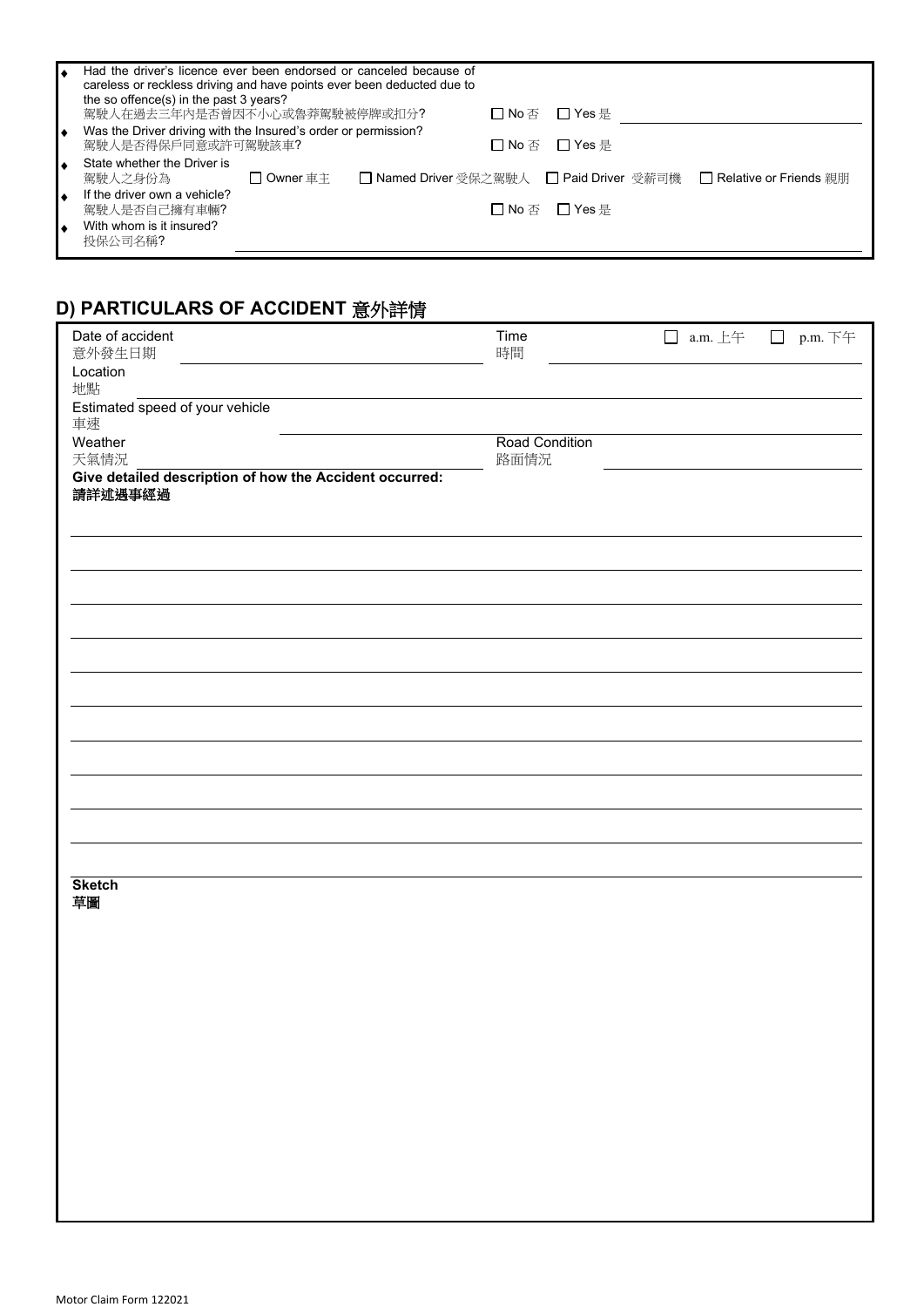| POLICE REFERENCE 警方檔案                                                                                                                                                                |
|--------------------------------------------------------------------------------------------------------------------------------------------------------------------------------------|
| At which police station was the accident reported to?                                                                                                                                |
| 曾向何區警署報案                                                                                                                                                                             |
| Police Report No.                                                                                                                                                                    |
| 警方檔案號碼                                                                                                                                                                               |
| If other driver was at fault, have you lodged a complaint against him/her? □ No 沒有□ Yes 有 (Please tick as appropriate)如                                                              |
| 請用「✔」號於適合方格內<br>認為意外之責任在對方,你可曾向交通部提出投訴                                                                                                                                               |
| If "No" please explain why you failed to do so.                                                                                                                                      |
| 如 "沒有"請闡述原因                                                                                                                                                                          |
| Has the Insured &/or driver                                                                                                                                                          |
| 閣下及/或駕駛人                                                                                                                                                                             |
| 1. made or received any compensation to or from the other party? □ No 沒有 □ Yes 有 Amount<br>曾否收受或給予第三者任何補償<br>數目                                                                      |
| 2. made any written agreement with the other party in connection with this accident? If so, please let us have its original.<br>曾否與第三者達成任何有關這意外之書面協議? 如有, 請提交協議正本<br>□ No 沒有 □ Yes 有 |

### **E) DAMAGE TO INSURED VEHICLE** 受保車輛損壞詳情

| Details of damage<br>損壞情況                                                                                                                                                                                                                                                                                                                                                                                                                                                                                                                                 |  |
|-----------------------------------------------------------------------------------------------------------------------------------------------------------------------------------------------------------------------------------------------------------------------------------------------------------------------------------------------------------------------------------------------------------------------------------------------------------------------------------------------------------------------------------------------------------|--|
| Estimated cost of repairs (Please attach repairer's estimate if obtained)<br>估計修理費用(請附估價單)<br>Repairer's name, address & telephone number<br>修理廠名稱、地點及電話號碼<br>Is the vehicle at the repairer's premises? $\Box$ No $\overline{\triangle}$ $\Box$ Yes If "No", please state its location<br>如"否",請說明該車在何處<br>是該車是否已在修理廠?<br>Has the vehicle been retained by the Government Vehicle Examination Center for inspection? $\square$ No $\overline{\triangle}$ $\square$ Yes $\overline{\triangle}$<br>該車曾否被拖往政府驗車中心接受檢驗<br>If "Yes" please state which center |  |
| 如"是"請說明那驗車中心                                                                                                                                                                                                                                                                                                                                                                                                                                                                                                                                              |  |

#### **F) INJURY TO PASSENGER OF INSURED VEHICLE** 受保車輛之乘客受傷詳情

| Name and address of the injured passenger<br>受傷乘客之姓名及住址        |                                                                                                                             |
|----------------------------------------------------------------|-----------------------------------------------------------------------------------------------------------------------------|
| Extent of injury<br>受傷程度                                       |                                                                                                                             |
| Is the injured passenger under your employment?<br>受傷乘客是否閣下之僱員 | □ No 否 □ Yes 是                                                                                                              |
| or doctor.<br>受傷乘客有否被送往醫院或接受治療? 如有,請列述該醫院或醫生之名稱及地址             | Has the injured passenger been taken to hospital or medically attended? If so, please give name and address of the hospital |
|                                                                |                                                                                                                             |

### **G) DAMAGE TO THIRD PARTY VEHICLE OR OTHER PROPERTY** 第三者車輛及財物損壞詳情

| Vehicle registration number or other damaged property<br>其他車輛號碼或損壞財物名稱                                                                                |                              |                               |
|-------------------------------------------------------------------------------------------------------------------------------------------------------|------------------------------|-------------------------------|
| Type, make & model of the vehicle                                                                                                                     | Slight<br>Extents of damage: | Serious<br>Normal<br>普涌<br>嚴重 |
| 車輛類別、牌子及款式<br>Name of property owner                                                                                                                  | 損壞情形<br>輕微<br>Tel no.        |                               |
| 物主姓名                                                                                                                                                  | 電話號碼                         |                               |
| Address                                                                                                                                               |                              |                               |
| 地址                                                                                                                                                    |                              |                               |
| Has any notice of claim been made? $\Box$ No $\overline{\triangle}$ $\Box$ Yes $\overline{\mathbb{R}}$ If "Yes", please submit the relevant document. |                              |                               |
| 閣下曾否收到索償要求?                                                                                                                                           | 如"是",請提交有關文件                 |                               |
| Was liability admitted by you or by third party? □ No 否 □ Yes 是<br>閣下或其他人等有否答應承擔責任?                                                                   |                              |                               |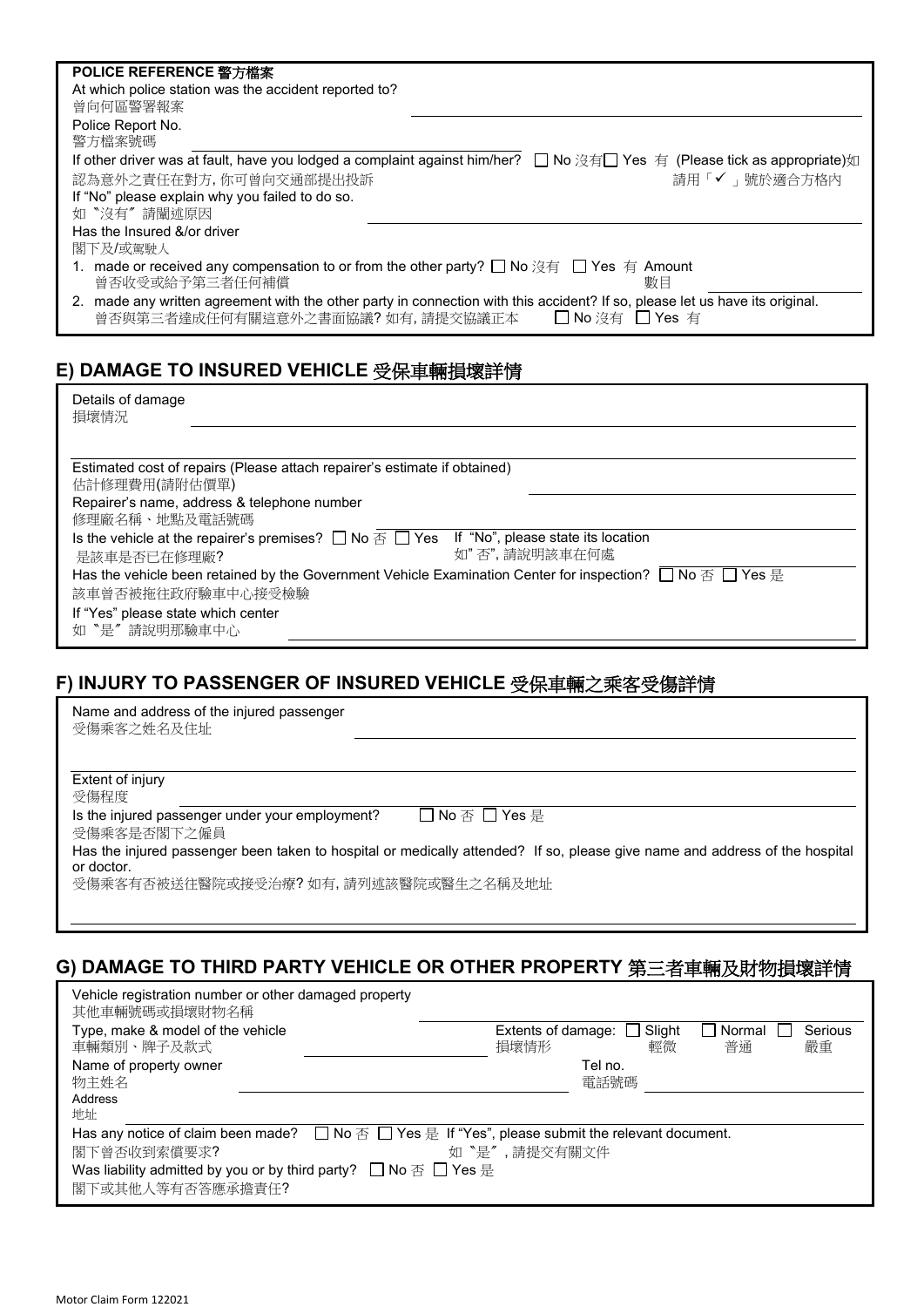#### **H) THIRD PARTY BODILY INJURY** 第三者人身受傷詳情

|                         | Was there any person(s) injured / fatal? $\Box$ No $\overline{\land}$ $\Box$ Yes $\frac{\pi}{6}$ ( If "Yes" please complete the attached Questionnaire) |
|-------------------------|---------------------------------------------------------------------------------------------------------------------------------------------------------|
| 是否有人受傷 / 死亡?            | 如"是"請填寫附上之問卷                                                                                                                                            |
| Name of Injured / fatal |                                                                                                                                                         |
| 傷者 / 死者姓名               |                                                                                                                                                         |
| Age                     | Sex                                                                                                                                                     |
| 年齡                      | 性別                                                                                                                                                      |
| Address                 |                                                                                                                                                         |
| 地址                      |                                                                                                                                                         |
|                         |                                                                                                                                                         |

**All communications relating to the accident must be forwarded unanswered immediately to Concord Insurance Co Ltd for attention; otherwise your indemnity may be adversely affected.** 閣下如接到有關是次意外之任何函件必須立即轉交本公司以便處理**,**並切勿對這些函件作出任何回覆。否則閣下之索償事 宜可能受影響。

#### **DECLARATION & AUTHORIZATION** 聲明及授權書

I/We hereby declare that to the best of my/our knowledge and belief the above statement and particulars contained herein are in all respects true and complete and are made without reservation of any kind. I/We agree that any of my/our/the Insured's personal information collected or held by Concord Insurance Co Ltd ("Concord")(whether contained in this claim form or otherwise obtained) is provided and may be held, used and disclosed by Concord to individuals/organization associated with Concord or any selected third party (within or outside Hong Kong, including reinsurance and claim investigation companies and industry associations/federations and other service providers providing services relevant to insurance business) for the purpose of processing this claim.

本人/我們聲明此表格內填報的資料,就本人/我們所知所信,全部正確無訛,並無任何保留。本人/我們同意如為處理有關本索償事宜,合群保險

有限公司可使用所收集及持有關於我/我們/受保人的個人資料(包括在此索償表格內或其他地方之資料)或將該等資料給予有關人士或機構(包括

在香港境內或境外之再保公司)、賠償調查公司、保險業協會/聯會及其他提供保險業有關服務之公司等)。

Insured's Signature

日期

保戶簽署

(with company chop, if appropriate)

(公司蓋章, 如適用)

Date

日期

Driver's Signature

駕駛人簽署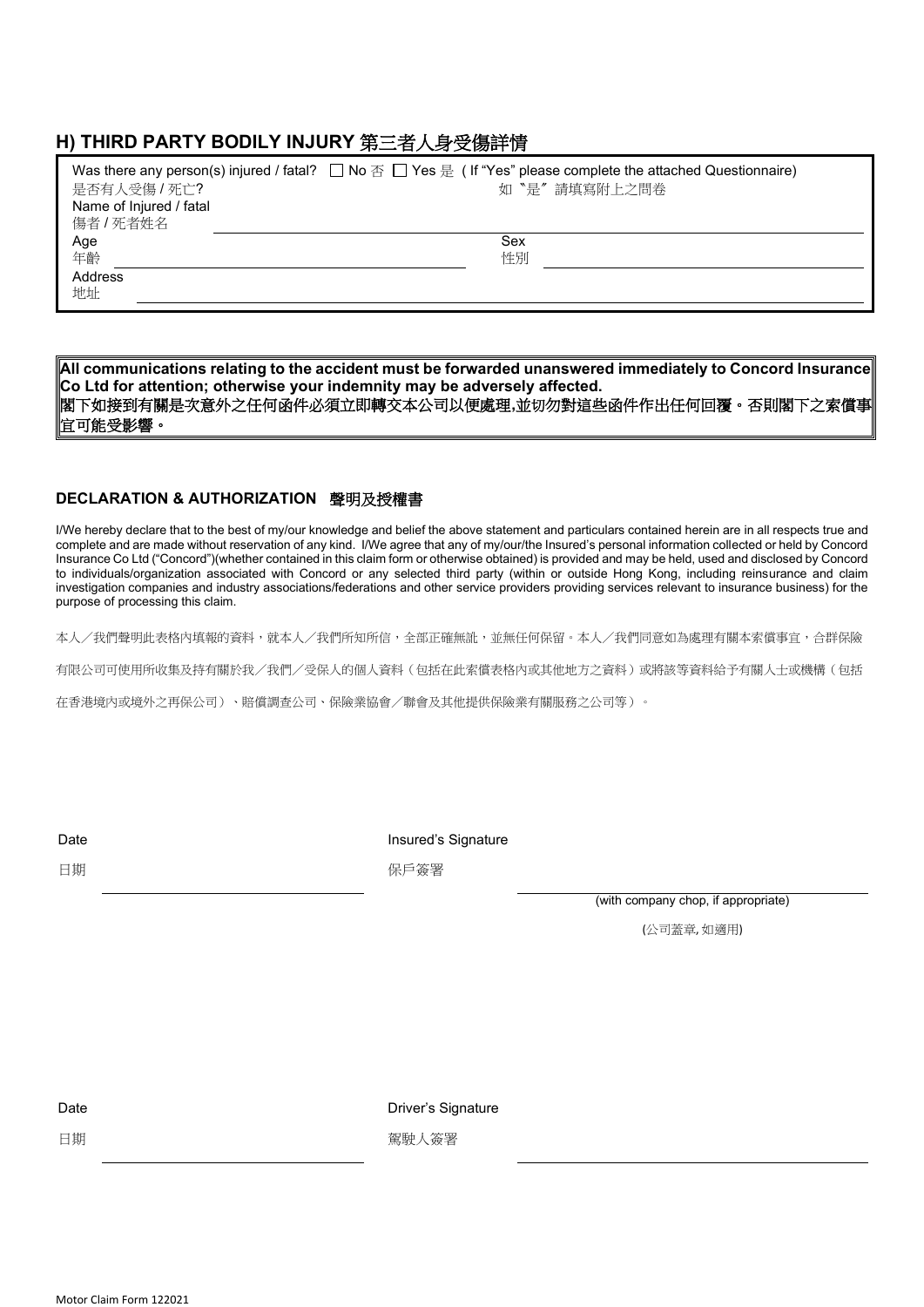### **BODILY INJURY QUESTIONNAIRE**

|                | Policy No.                                                                                                                                                                                           | Vehicle No.             |  |
|----------------|------------------------------------------------------------------------------------------------------------------------------------------------------------------------------------------------------|-------------------------|--|
| 保單號碼 :         |                                                                                                                                                                                                      | 車輛號碼                    |  |
|                |                                                                                                                                                                                                      |                         |  |
| 1.             | What part of your vehicle struck the injured?<br>當遇事時閣下之車輛那部份與傷者觸<br>及?                                                                                                                              |                         |  |
| 2.             | Did the wheels of your vehicle go over any part of injured person's body?<br>閣下車輛之車輪當時曾否在該傷者身體之任何部份轆<br>過?                                                                                           |                         |  |
| 3.             | Give the following details of the injured:<br>請描述該傷者:<br>$\Box$ Male 男<br>□ Female $ z$ Approximate age 年齡                                                                                           |                         |  |
| 4.             | Was the injured able to walk after the accident?<br>該傷者在遇事後能否步行?                                                                                                                                     |                         |  |
| 5.             | Has the injured been taken to hospital? If yes, which hospital?<br>該傷者有否被送往醫院? 如有,那一間醫院?                                                                                                             |                         |  |
| 6.             | Did the injured person walk to the ambulance or was he or she carried?<br>該傷者是自行上救護車抑或由救護人員抬上救護車?                                                                                                    |                         |  |
| 7 <sub>1</sub> | Please put a tick in the appropriate box regarding the apparent injury suffered by the injured person:<br>請指出下列有關傷者受傷之部位:<br>Right Arm 右臂部<br>Right Leg 右腿部<br>Left Arm 左臂部<br><b>□ Left Leg</b> 左腿部 | Head 頭部<br>Main Body 身軀 |  |
| 8              | Did the injury appear minor or serious?<br>該傷者所受傷害之程度屬於輕微或嚴<br>重?                                                                                                                                    |                         |  |
| 9.             | Was the injured conscious after the accident?<br>該傷者在遇事後是否清醒?                                                                                                                                        |                         |  |
| 10.            | Was blood coming out from any part of the injured?<br>該傷者當時曾否在下列部位出血?<br>Ears 耳部<br>Eyes 眼部                                                                                                          | Nose 鼻子<br>□ Mouth □部   |  |
| 11.            | Do you have any further details regarding the injury suffered by the injured person?<br>請詳述其他有關傷者所受傷害之情況?                                                                                            |                         |  |
| 12.            | Identity of the injured?<br>請說明該傷者之身份?<br>Passenger of third party vehicle 第三者車上乘客 □ Pedestrian 行人<br>Driver of third party vehicle 第三者車輛司機                                                          | Other 其他                |  |